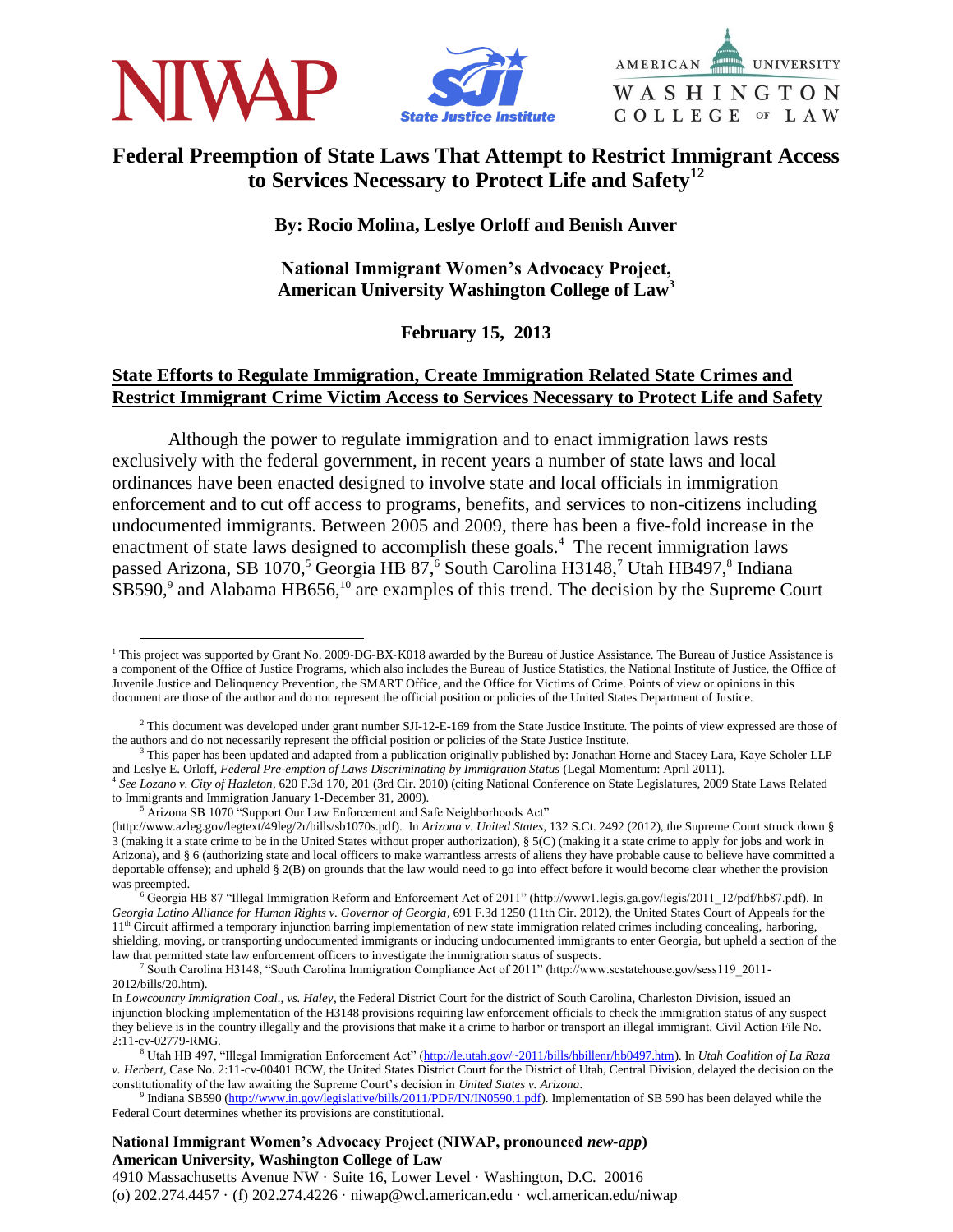in *Arizona v. United States*<sup>11</sup> confirmed that several of the provisions contained in state and local immigration enforcement laws and ordinances are unconstitutional in light of federal power to preempt such laws under the Supremacy Clause of the United States Constitution. In *Arizona vs. United States*<sup>12</sup> the Supreme Court held unconstitutional laws making it a state crime to violate state alien registration laws or to apply for, solicit, or preform work as an undocumented immigrant. Laws promoting warrantless arrests of undocumented immigrants are also unconstitutional because they "provide state officers with even greater arrest authority, which they could exercise with no instruction from the Federal Government. This is not the system Congress created. Federal law specifies limited circumstances in which state officers may perform an immigration officer's functions."<sup>13</sup>

In addition to the state law provisions designed to involve state and local law enforcement in immigration enforcement activities some of the state immigration laws also included provisions designed to limit immigrant access to state and local public benefits and other services. In the Personal Responsibility and Work Opportunity Act of 1996  $("PRWORA")<sup>14</sup> Congress completely reformed the extent to which non-citizers would be$ eligible to receive federal, state or local *public benefits.* In enacting PRWORA, Congress exempted from PRWORA's *public benefits* definition a range of services that received federal, state and local funding that were under PRWORA's federal legislative scheme services that were not *public benefits* that were as a matter of federal law to remain open to all persons without immigrant status restrictions.<sup>15</sup> The Supreme Court decision on federal preemption in *Arizona vs. United States* outlines the approach courts should take in analyzing whether and to what extent PRWORA preempts state and local laws that attempt to restrict immigrant access programs and services necessary to protect life and safety.<sup>16</sup> Under the conflict preemption approach state and local laws that cut immigrants off from benefits and services PRWORA provides to immigrants, are preempted by federal law to the same extent that the Immigration and Nationality Act preempt state laws aimed at enforcing immigration laws.<sup>17</sup>

Several of the state immigration laws discussed above also contain provisions designed to limit immigrant access to state or local public benefits, which are only permissible under PRWORA if the restrictions fall within the specific parameters set by PRWORA within which state laws regulating immigrant access to state or locally funded public benefits were permitted. States are prohibited from placing immigrant access limitations on programs and services that

<sup>&</sup>lt;sup>10</sup> Alabama HB56, "Hammon-Beason Alabama Taxpayer and Citizen Protection Act" [\(http://www.ago.state.al.us/Page-Immigration-Act-](http://www.ago.state.al.us/Page-Immigration-Act-No-2011-535-Text)[No-2011-535-Text\)](http://www.ago.state.al.us/Page-Immigration-Act-No-2011-535-Text). In *Hispanic Interest Coal. of Alabama v. Governor of Alabama*, 691 F.3d 1236 (11th Cir. 2012) the United States Court of Appeals for the 11<sup>th</sup> Circuit issued an injunction barring implementation of the provisions criminalizing failure to carry specified identity documents; barring Alabama courts from enforcing contracts involving undocumented immigrants; making it a felony for an undocumented immigrant to enter into a business contract with the state; and barring undocumented immigrants from obtaining driver's licenses. The Alabama legislature removed provisions prohibiting a wide array of immigrants from attending public schools.

<sup>&</sup>lt;sup>11</sup> 132 S.Ct. 2492 (2012).

<sup>12</sup> *Id.*

<sup>13</sup> *Id.* at 2496.

<sup>&</sup>lt;sup>14</sup> Personal Responsibility and Work Opportunity Reconciliation Act of 1996, Pub. L. No. 104-193, 110 Stat. 2105 (codified as amended in scattered sections of 42 U.S.C.) [hereinafter "PRWORA"].

<sup>15</sup> These included emergency Medicaid; short term, in-kind emergency disaster relief programs; public health assistance for immunizations and testing and treatment of communicable diseases; programs and services at the community level necessary for the protection of life and safety as designated by the U.S. Attorney General; programs for housing and community development assistance to the extent that the immigrant is receiving such assistance on August 22, 1996; and school lunch and breakfast programs.

Arizona v. United States, 132 S.Ct. 2492, 2508 (2012).

<sup>&</sup>lt;sup>17</sup> The United States Supreme Court reiterated the same principles of preemption when analyzing sections 3, 5(C), and 6 of the controversial Arizona immigration law. 132 S.Ct. 2492 (2012).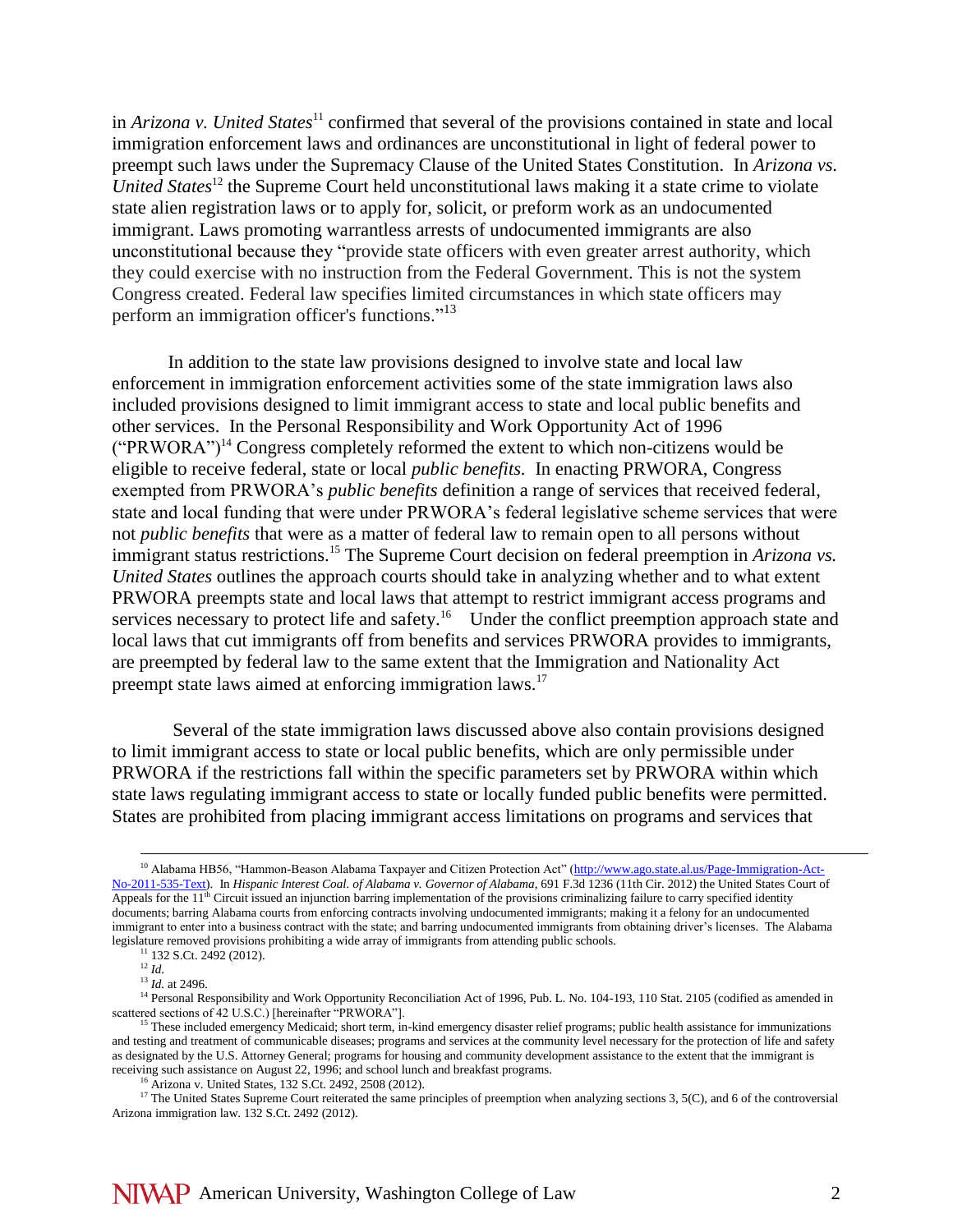fall outside of the federal law definition of "state and local benefits."<sup>18</sup> When state laws seek to regulate access to services that do not fall within the PRWORA definition of federal, state or local public benefits, these restrictions are preempted by federal law. The following state immigration laws contain provisions that may impermissibly interfere with immigrant, including immigrant crime victim, access not only to services offered within the state:

- Arizona SB 1070 Section  $2(F)(1)^{19}$
- Utah H $497^{20}$

 $\overline{a}$ 

Other state immigration laws Georgia HB  $87$ ,<sup>21</sup> South Carolina H3148,<sup>22</sup> and Alabama HB  $56<sup>23</sup>$  have included language designed to help reduce the impact of state immigration laws on the ability of immigrants to access services that are necessary to protect life and safety to protect life and safety.

<sup>21</sup> Section 7 exempts privately funded social services and persons providing services to infants, children, crime victims, persons providing emergency medical care, and attorneys representing criminal defendants from the state crime of illegally transporting, concealing and harboring immigrants. The federal court has stayed the implementation of these provisions.

<sup>22</sup> H3148 exempts the following from the state crime of transporting or harboring someone who is in the United States illegally: programs, services, or assistance including soup kitchens, crisis counseling, and intervention; churches or other religious institutions recognized as 501(c)(3) organizations by IRS. It also exempts short-term shelters specified by the U.S. Attorney General which: deliver in-kind services at community level, including through public or private nonprofit agencies; do not condition provision of assistance, amount of assistance provided, or cost of assistance provided on recipient's income or resources; and are necessary for protection of life or safety. Shelter provided for strictly humanitarian purposes or under the Violence Against Women Act does not violate this section, so long as the shelter is not provided in furtherance of or in attempt to conceal a person's illegal presence in the United States. Providing health care treatment or services does not violate this section. Implementation of these criminal provisions under South Carolina law has been enjoined by the federal courts.

 $^{23}$  HB 56 contains language designed to keep its restrictions on immigrant access to state and local public benefits in line with PRWORA requirements. HB 56 prohibits an alien unlawfully present in the United States from receiving any state or local public benefits except: where exempted by federal law; for primary or secondary school education, and state or local public benefits listed in 8 U.S.C. § 1621(b); for obtaining health care items and services necessary for the treatment of emergency medical conditions and not related to an organ transplant procedure; for short term, noncash, in kind emergency disaster relief; public health assistance for immunizations with respect to immunizable diseases; for Special Supplemental Nutrition Program for Women, Infants, and Children; and for testing and treatment of symptoms of communicable diseases, whether or not such symptoms are caused by a communicable disease. It also provides an exception for programs, services, or assistance, such as soup kitchens, crisis counseling and intervention, and short-term shelter specified by federal law or regulation that satisfy all of the following: deliver in-kind services at the community level, including services through public or private nonprofit agencies; do not condition the provision of assistance, the amount of assistance provided, or the cost of assistance on the income or resources of the individual recipient; are necessary for the protection of life or safety; for prenatal care; for child protective services and adult protective services and domestic violence service workers. U.S. citizens applying for state or local public benefits, except those described in (e), shall sign a declaration that he or she is a United States citizen. Verification that an alien seeking state or local public benefits is an alien lawfully present in the United States shall be made through the SAVE program operated by DHS. If for any reason the verification of an alien's lawful presence through the SAVE program is delayed or inconclusive, the alien is eligible for state or local public benefits in the interim period if the alien signs a declaration that he or she is an alien lawfully present in the United States. For the purposes of administering the Alabama Child Health Insurance Program, verification and documentation of lawful presence through any alternative means expressly authorized by federal law shall satisfy the requirements of this section. Several of these provisions may pose difficulties for immigrant crime victims trying to qualify for benefits they are able to receive as qualified aliens under federal law.

<sup>&</sup>lt;sup>18</sup> See 8 U.S.C.§ 1611(b); 8 U.S.C.§ 1621; 8 U.S.C.§ 1624(b). Just as with § 1611, § 1621 carves out an exception for life and safety benefits.

<sup>&</sup>lt;sup>19</sup> This section provides that officials or agencies of this state and all political subdivisions of the state may not be prohibited or restricted from sending, receiving, or maintaining information relating to the immigration status of any individual or exchanging that information with any other federal, state, or local governmental entity for the purpose of "determining eligibility for any public benefit, *service* or license provided by any federal state, local or other political subdivision of this state."

<sup>20</sup> Section 76-9-1008 requires verification of immigration status regarding application for public *services* or benefits provided by a state or local governmental agency or subcontractor except as exempted by federal law (or when compliance could reasonably be expected to be grounds for the federal government to withhold federal Medicaid funding). The section requires the state or local governmental agency to verify a person's lawful presence in the United States by requiring that the applicant sign a certificate (in person or electronically) under penalty of perjury, stating that the applicant is a United States citizen, or is a qualified alien as defined by 8 U.S.C. Sec. 1641, and that the agency verify eligibility through the federal SAVE program or an equivalent program designated by DHS. Agencies may adopt variations of these requirements with concurrence of the Utah Attorney General in unique individual circumstances where the verification procedures would impose unusual hardship on a legal resident of the state. If the agency receives verification that a person applying for any benefit, service, or license is not a qualified alien, the agency shall provide the information to the local law enforcement agency for enforcement unless prohibited by federal mandate. Although this language attempts to exempt from restrictions programs that are open to all persons without immigrant restriction, Utah's HB 497 imposes restrictions on access to *services* in addition to state and local benefits and may impose restrictions that go beyond those authorized by federal law.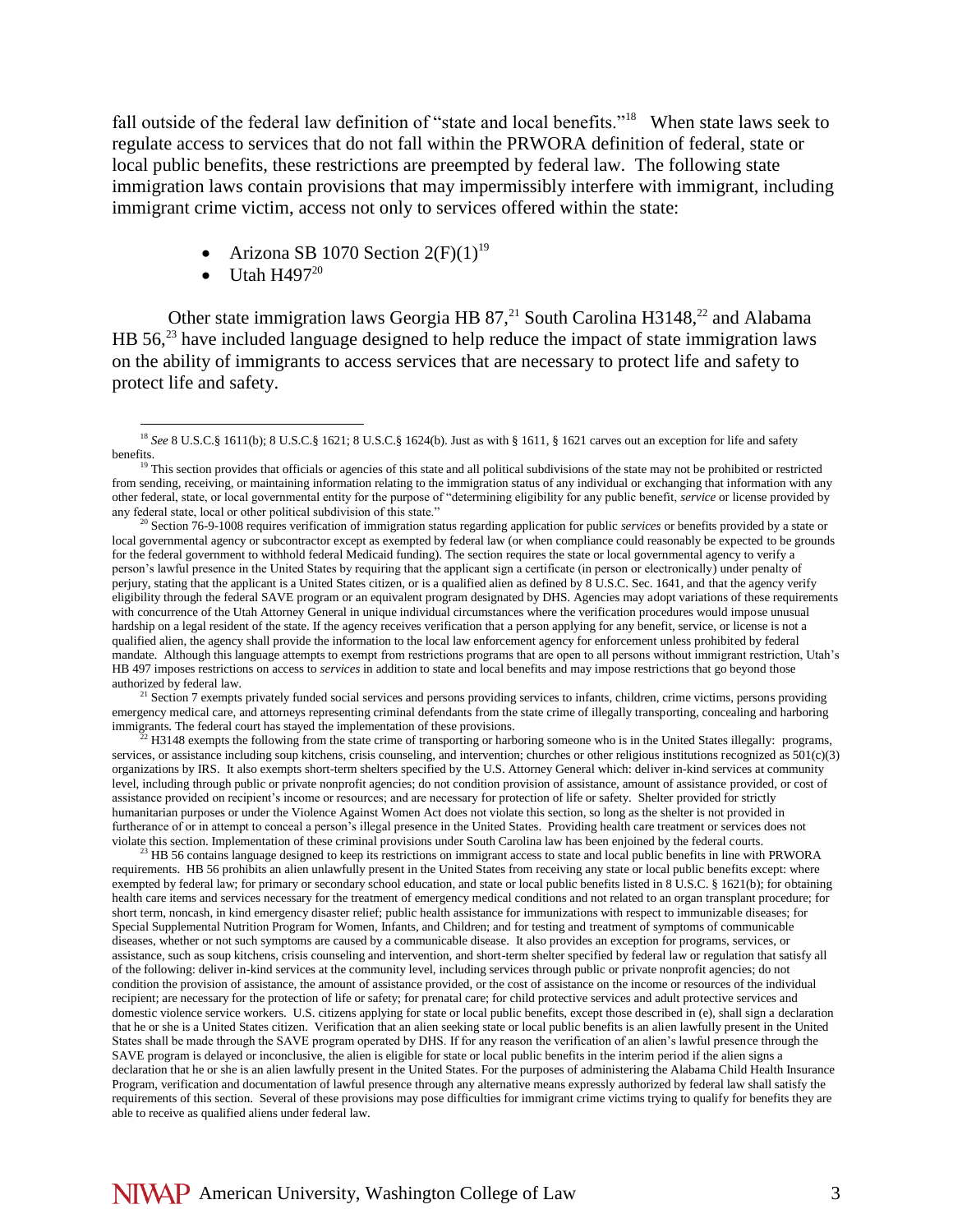Victim services providers and government entities serving victims in states and communities across the country are concerned about the impact that state laws or local ordinances imposing immigrant access restrictions have on immigrant victims and the agencies that serve them. Both victim services and justice system programs that serve immigrant victims are seeing the effects of how state and local legislation imposing immigration based restrictions result in immigrant victims being less likely to seek services, to make police reports, and to cooperate with prosecutors. Programs are faced with conflicting sets of laws and obligations. State laws or local ordinances require that victims without specific forms of immigration status be turned away from services. Federal anti-discrimination, violence against women, and victim services laws and funding prohibit denial of services based upon the applicant's national origin, language abilities, or immigration status. Federal laws also require that certain types of services, including particular services necessary to protect life and safety, be open to all persons without regard to immigration status.

Federal law controls the extent to which local ordinances and state laws can limit access to programs and services that all persons, including all non-citizens, have a federally guaranteed right to access for assistance. In 1996, Congress passed the Personal Responsibility and Work Opportunity Act of 1996 ("PRWORA")<sup>24</sup> completely reforming the laws governing access to federal and state public benefits for non-citizens. Under the Supremacy Clause of the United States Constitution, after the passage of PRWORA, federal preemption does not permit states to regulate in the field of public benefits provision to immigrants without obtaining affirmative federal authority to do so. Any state or local law that purports to restrict immigrant access to benefits more than allowable under federal law is unconstitutional.

Under federal law, there are categories of programs and services exempt from any and all federal, state, or local restrictions based on the applicant's immigration or citizenship status. The U.S. Department of Justice issued regulations interpreting and implementing PRWORA's complex elements.<sup>25</sup> As the following analysis of PRWORA's legal requirements demonstrates, PRWORA guarantees that services and assistance necessary to protect life and safety and other services exempted from immigration restrictions under PRWORA (e.g. HHS funded health care provided by community clinics) are to be open to all persons, citizens and non-citizens alike, without regard to immigration status even when the programs providing services receive no federal funding.

 The bar against imposing immigrant status based restrictions on these programs applies when the program receives solely or any combination of funding from federal, state, local, or non-governmental sources. Thus, programs providing forms of assistance or services that federal law requires be open to all persons without regard to citizenship or immigration status, must offer their services to all persons even when they are fully funded with state and/or private funding, and despite local legislation to the contrary.

<sup>&</sup>lt;sup>24</sup> See Personal Responsibility and Work Opportunity Reconciliation Act of 1996, Pub. L. No. 104-193, 110 [Stat.](http://en.wikipedia.org/wiki/United_States_Statutes_at_Large) 2105 (1996).

<sup>&</sup>lt;sup>25</sup> See Programs Necessary For Protection of Life or Safety, 66 Fed Reg. 66, No. 10 at 3613-16 (Jan. 16, 2001) Interim Guidance on Verification, **AG Order No. 2129–97, 62 Fed Reg 61415 (Nov. 17, 1997)** ("Verification Guidance"), 62 Fed. Reg. 61,344, 61,361 (1997). No final guidelines were ever completed. Thus, the Interim Guidelines are still in effect; Determination of Situations that Demonstrate a Substantial Connection Between Battery or Extreme Cruelty and Need for Specific Public Benefits, AG Order No. 2097-97, 62 Fed Reg. 142, 39874-75 (1997).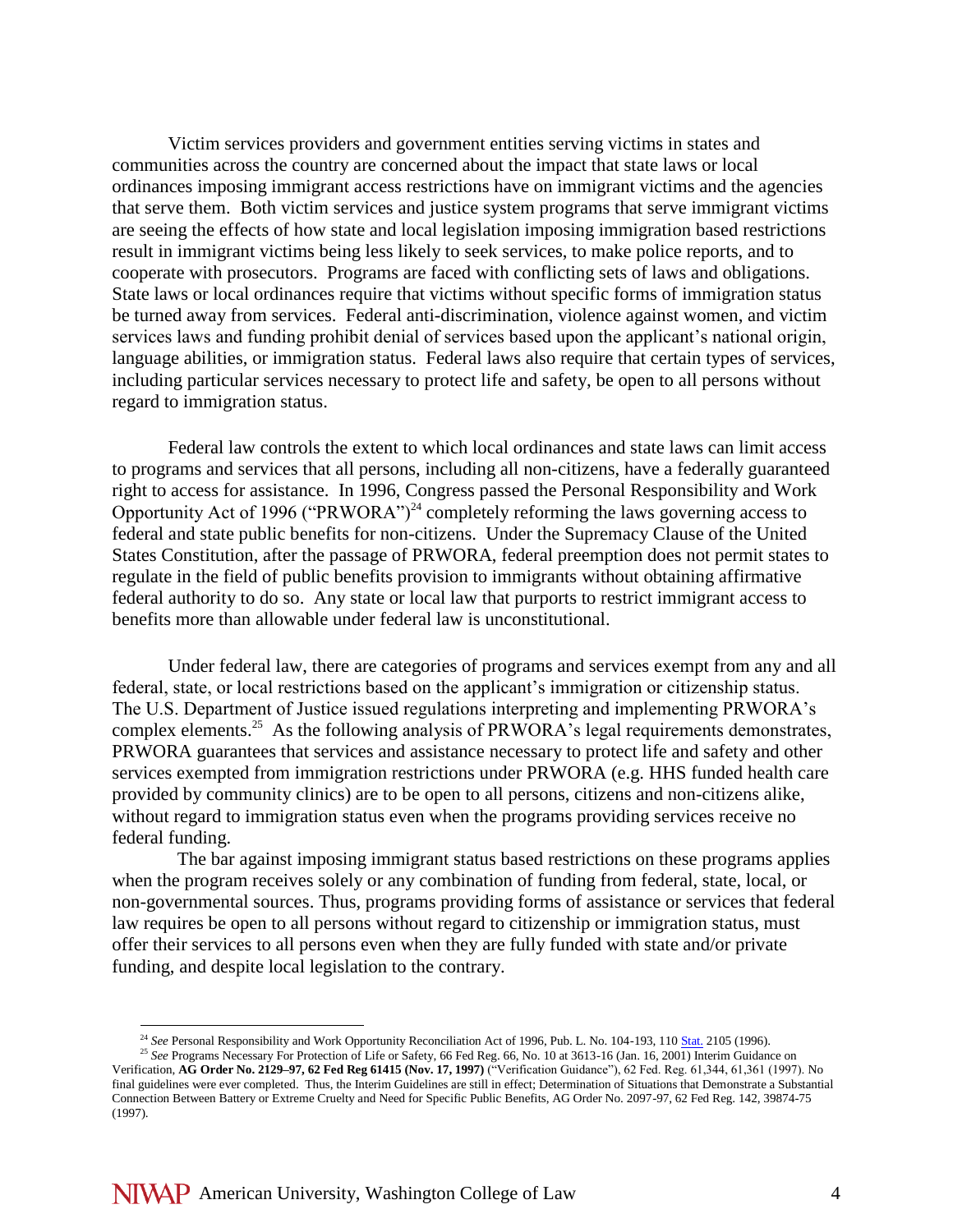This paper provides guidance for state and local services providers and government entities serving crime victims about federal government requirements when state and local laws and ordinances conflict with federal law. This memorandum addresses three issues of crucial importance for non-citizen victims of violence against women and crime victims who need access to life saving services. First, PRWORA forbids State and local governments from restricting on grounds of immigration status benefits that are (a) provided in-kind, (b) necessary for the preservation of life and safety, *and* (c) open to applicants regardless of income level, even if such programs are funded entirely from state funds. Second, any state or local government law or ordinance that restricts benefits on the basis of immigration status is preempted by PRWORA unless the state legislation falls with the narrow realm of state legislation specifically authorized by PRWORA.<sup>26</sup> Third, states and other beneficiaries of the Victims of Crime Act ("VOCA") may generally make payments to immigrant crime victims under VOCA without verifying immigration status.

#### **II. PRWORA Background**

The Personal Responsibility and Work Opportunity Reconciliation Act of 1996 ("PRWORA") dramatically overhauled the public welfare system in an effort to "promote work over welfare and self-reliance over dependency."<sup>27</sup> PRWORA's welfare reforms included dramatic reductions in immigrant access to federal and state public benefits. However, Congress acknowledged that there were certain categories of needed assistance offered at the federal, state, and local levels that all vulnerable persons, both immigrants and citizens, must remain eligible to access. Congress, therefore, included provisions ensuring that specific types of programs remained open to all immigrants and were not subject to PRWORA's immigration status restrictions. To help those in need, the bill "retains protections for those who experience genuine and intractable hardship."<sup>28</sup> A series of federal laws, federal regulations, and guidance confirm that undocumented immigrants and immigrant victims of violence against women are legally entitled to non-discriminatory access to a range of government funded benefits, services and assistance that are explicitly exempted from immigrant access restrictions. The federal laws, regulations, and policies that grant access to federal and state funded benefits, assistance and services without regard to the victim's immigration status include but are not limited to:

- The Violence Against Women Act (VAWA),
- Orders issued by the U.S. Attorney General,
- The Family Violence Prevention and Services Act,
- The Fair Housing Act,

<sup>&</sup>lt;sup>26</sup> Prior to the passage of PRWORA in 1996, federal law did not place limitations on state and local governments' ability to grant access to general assistance and other state-funded benefits to immigrants whether they were documented or undocumented. PRWORA restructured immigrant access to benefits defining "federal public benefits," "federal means tested public benefits," and "state or local benefits." PRWORA gave states discretion to expand "state or local benefits" eligibility for non-qualified immigrants and also gave states discretion to limit state public benefits eligibility for many qualified immigrants, non-immigrants (persons residing legally in the United States on immigrant visas), and certain immigration parolees. PRWORA § 412(a), 8 U.S.C. § 1622(a). States were barred from restricting access to "state or local benefits" to exempt qualified immigrants listed in PRWORA § 412(b), 8 U.S.C. § 1622(b). For a full discussion of state authority to grant and deny "state and local benefits" to certain immigrants, *see* Soraya Fata, Leslye E. Orloff and Monique Drew, Access To Programs And Services That Can Help Victims of Sexual Assault and Domestic Violence, in Leslye Orloff et. al. "Empowering Survivors: Legal Rights of Immigrant Victims of Sexual Assault" (Legal Momentum, February 2011). http://iwp.legalmomentum.org/reference/additional-materials/public-benefits/memos-and-tools-foradvocates/public%20benefits%20chapter%20ver%202010.pdf/view?searchterm=drew

 $27$  H.R. REP. No. 104-725, at 261 (1996).

<sup>28</sup> *Id.*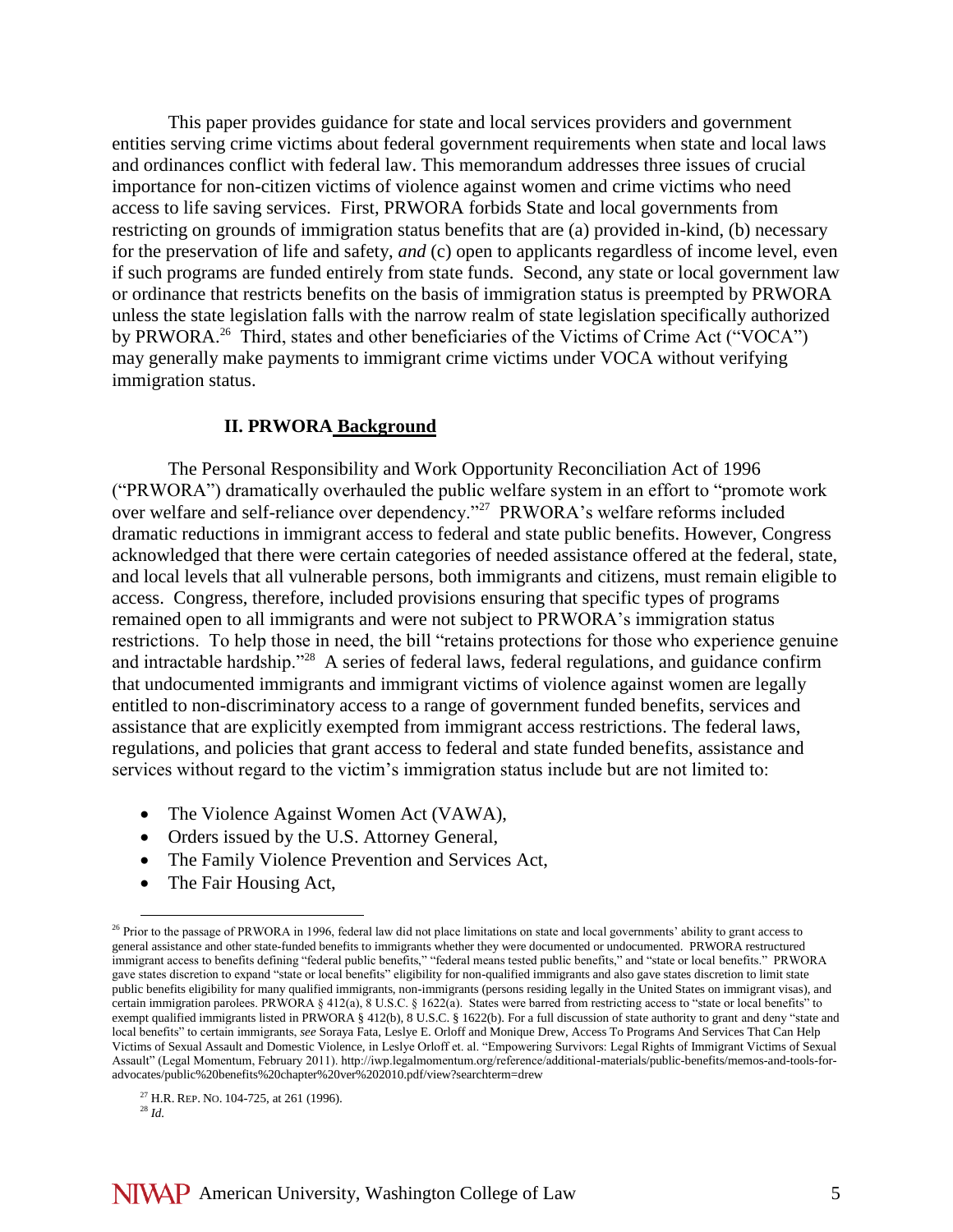- Laws governing Federally Qualified Health Centers,  $^{29}$  Migrant Health Clinics,  $^{30}$  and Rural Health Clinics, 31
- The McKinney Homeless Act.

The balance struck by Congress *within* PRWORA is codified at Title 8 § 1611 and §1621 of the United States Code. Three major categories remain open to all immigrants, regardless of status. First, programs that do not fall within the definition of "federal public benefits" or "state or local public benefits" under the statute remain unrestricted. Second, PRWORA also exempted important categories of federal public benefits and state public benefits from the federal PRWORA's immigration restrictions. Exempt programs include emergency Medicaid, in-kind emergency disaster relief, immunizations, treatment of communicable diseases, and programs that are *necessary for the protection of life or safety*. With regard to programs necessary to protect life and safety, PRWORA created a *categorical* exemption from both the "federal public benefits" and "state and local benefits" definitions for all programs that  $-$  (a) are necessary for the preservation of life or safety; (b) provide in-kind goods or services; and (c) are not meanstested. Programs that fall within this "life and safety benefits" definition are categorically exempted from immigrant restrictions and, therefore, must be open to persons without regard to the person's immigration status.<sup>32</sup> PRWORA gives as examples soup kitchens, temporary emergency housing, and other similar programs. Finally, as a result of PRWORA, state and local governments may not impose additional burdens on the provision of any non-cash public benefits, whether or not they are necessary for the preservation of life and safety or open to all applicants, under both field and conflict preemption theories.<sup>33</sup>

### **III. PRWORA, when properly interpreted, prevents denial of in-kind services necessary for the preservation of life and safety to any person with regard to immigration status.**

Title 8 § 1611(b) of the United States Code provides that immigrants who are not "qualified aliens"<sup>34</sup> may not receive "federal public benefits". "Qualified alien" is a defined term whose meaning is narrower than all immigrants -- it refers to immigrants with who meet one of the conditions specified in 8 U.S.C.  $\S$  1641.<sup>35</sup>

Under PRWORA,<sup>36</sup> only "qualified immigrants" can access state and local benefits. Immigrants who are not "qualified immigrants" can only access "state and local benefits" if the state passes a post August 22, 1996 law specifically authorizing access to state and local benefits for non-qualified immigrants. Federal laws govern the ability of states to impose immigrant restrictions that limit access to state or locally funded benefits programs and services. Under

 $\overline{a}$ 

<sup>36</sup> *See* 8 U.S.C.§ 1621

 $29$  42 U.S.C. §254b et seq.

<sup>30</sup> 42 U.S.C. §254b.

<sup>31</sup> 42 U.S.C. §1395x(aa).  $328$  U.S.C. § 1611(b)(4); 8 U.S.C. § 1621(b)(4).

<sup>33</sup> *See* Section IV, *infra*.

<sup>&</sup>lt;sup>34</sup> The term "qualified immigrant" is used interchangeably with the term "qualified alien" in this memo.

<sup>&</sup>lt;sup>35</sup> The list of immigrants who are qualified immigrants under 8 U.S.C. § 1641 are: lawful permanent residents, conditional residents, asylees, refugees, immigrants paroled into the United States for a period of at least one year, persons granted withholding of deportation, persons granted conditional entry into the United States under  $8$  U.S.C[. 1153](http://www.law.cornell.edu/uscode/html/uscode08/usc_sec_08_00001153----000-.html) [\(a\)\(7\)](http://www.law.cornell.edu/uscode/html/uscode08/usc_sec_08_00001153----000-.html#a_7), Cuban Haitain Entrants, trafficking victims, and immigrant victims of battery or extreme cruelty perpetrated by the victims' U.S. citizen or lawful permanent resident spouse, former spouse, parent, step-parents, or a family member residing in the same household as the victim who have filed an application for immigration benefits and have received either an approval or a prima facie determination.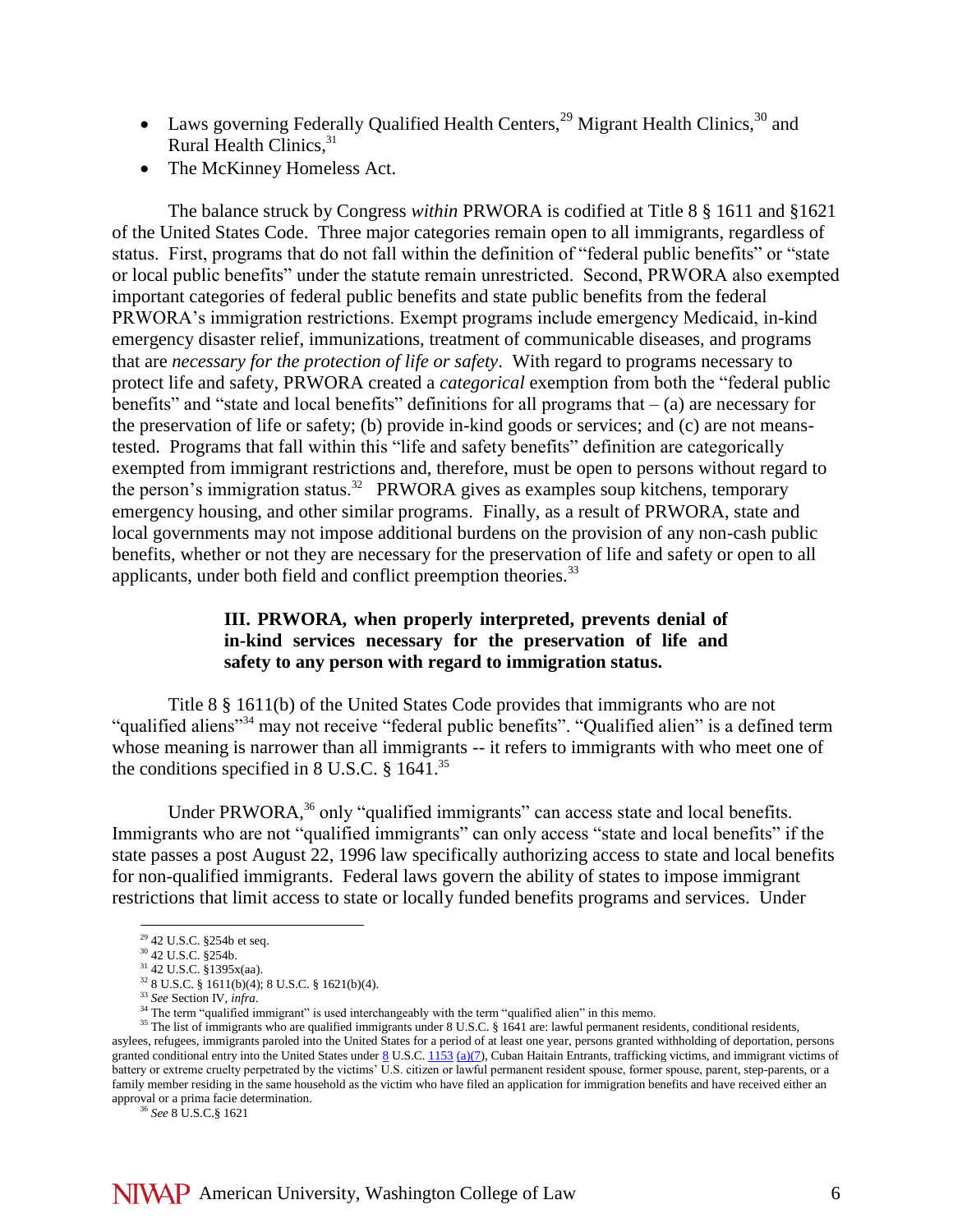federal law, states may not restrict cash assistance benefits to qualified immigrants more narrowly than the federal government itself does.<sup>37</sup> States are also prohibited from placing immigrant access limitations on programs and services that fall outside of the federal law definition of "state and local benefits."

PRWORA carves out an exception from the "federal public benefits" and "state and local benefits" definitions for in-kind benefits necessary for the preservation of life and safety that are to be open to applicants regardless of immigration status.<sup>38</sup> Congress, in PRWORA, specifically provided that the United States Attorney General be statutorily given the sole authority to interpret, implement, and determine the range of life and safety programs and services that are to be open to all persons as a matter of federal law<sup>39</sup>. The Attorney General exercised this authority.<sup>40</sup> The Attorney General's interpretation concludes that life and safety benefits *may not be denied* to undocumented immigrants, unless some provision of federal law other than PRWORA (8 U.S.C. § 1611(a)) so provides.<sup>41</sup> PRWORA is the most restrictive federal authority on this issue. No other federal authority forbids organizations from providing life and safety assistance. Thus, the maximal reach of PRWORA's restrictions permits provision of a significant range services necessary to protect life and safety services to all persons seeking services regardless of immigration status. Federal law does impose an important requirement on programs providing life and safety services -- that agencies providing life and safety services not discriminate on the basis of immigration status. $42$ 

When a state or municipality passes a law that conditions life and safety benefits on an applicant's immigration status, the effect of such a law would be to require programs offering any of the services that are necessary to protect life and safety under federal law to verify immigration status of applicants for assistance in order to comply with state law. Immigrants who are not qualified under the state law would be turned away. Immigrants who are qualified under the state law, but who nevertheless could not prove that they are qualified, would be turned away. United States Citizens who could not prove that their citizenship status would also be turned away. It is likely that the measure would have a disparate impact on minority racial groups.

The U.S. Department of Justice advises that providers should not attempt to ascertain beneficiaries' immigration status, as such an attempt is an invasion of privacy, risks

<sup>37</sup> *See* 8 U.S.C.§ 1624(b).

<sup>38</sup> *See* 8 U.S.C.§ 1611(b); 8 U.S.C.§ 1621; 8 U.S.C.§ 1624(b). Just as with § 1611, § 1621 carves out an exception for life and safety benefits.

<sup>39</sup> *See* 8 U.S.C.§ 1624(b).

<sup>40</sup> *See* Final Specification of Community Programs Necessary for Protection of Life or Safety Under Welfare Reform Legislation ("Life and Safety Regulations"), 66 Fed. Reg. 3613.

<sup>&</sup>lt;sup>11</sup> See Final Specification of Community Programs Necessary for Protection of Life or Safety Under Welfare Reform Legislation ("Life and Safety Regulations"), 66 Fed. Reg. 3613.

<sup>&</sup>lt;sup>42</sup> The Department of Justice's concerns regarding the risks of discrimination based on either national origin or race led to recommendations that no inquiries be made into an individual applicant's immigration status unless the program providing assistance first determines that the benefit being sought is as a matter of law a "federal public benefit," "a federal means-tested public benefit," or a "state or local benefit." If the assistance sought falls within PRWORA's definitions for one of these federal, state or local benefits, agencies should next determine whether the applicant is otherwise eligible for the benefit before asking any questions about immigration status. Only if the program is a federal, state or local public benefit and if the applicant would meet all of the other program requirements to receive the benefit should questions be asked regarding the applicant's eligibility based upon immigration or citizenship status. Interim Guidance on Verification, 62 Fed. Reg. 61415 (Nov. 17, 1997) ("Because the process of verifying an individual's status as a U.S. citizen, U.S. non-citizen national or qualified immigrant raises significant issues involving privacy and anti-discrimination protections, no verification of an applicant's status as a U.S. citizen, U.S. non-citizen national or qualified immigrant should be undertaken where benefits are not contingent on such status.")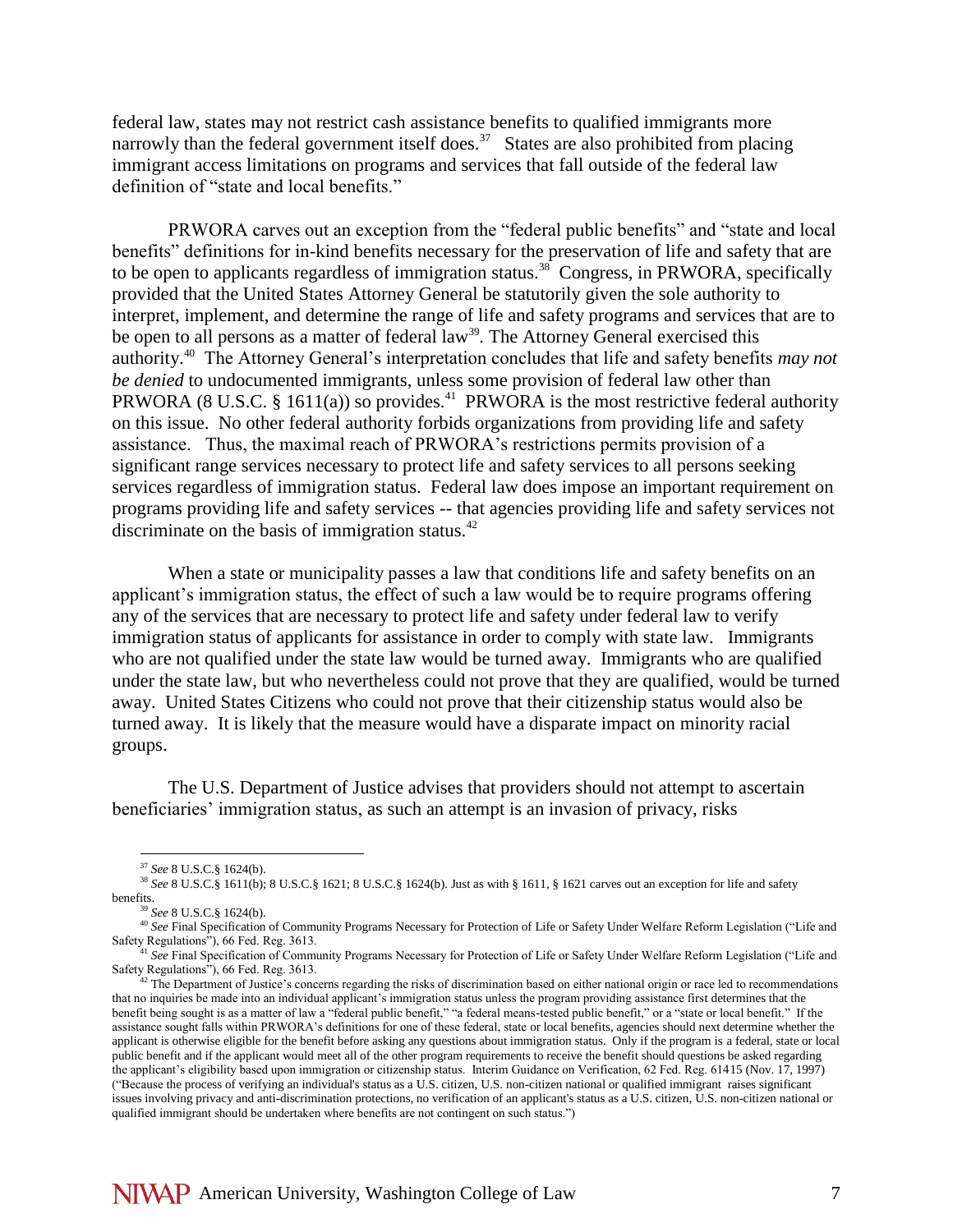discrimination, and risks error.<sup>43</sup> PRWORA preempts the ability of states to impose restrictions on access to programs and services that as a matter of federal law are to be open to all persons, including both documented and undocumented immigrants. For programs in states or communities that pass state or local laws that attempt to restrict access to federally guaranteed programs, an understanding of federal preemption laws will enable programs serving immigrant victims to continue providing benefits and services to immigrant victims secure in the knowledge that they are complying with federal law.

> The relevant portions of 8 U.S.C. § 1624 are reproduced in full: **[Title]: Authority of States and political subdivisions of States to limit assistance to aliens and to distinguish among classes of aliens in providing general cash public assistance**

> (a) In general: Subject to subsection (b) of this section and notwithstanding any other provision of law, a State or political subdivision of a State is authorized to prohibit or otherwise limit or restrict the eligibility of aliens or classes of aliens for programs of general cash public assistance furnished under the law of the State or a political subdivision of a State.

> (b) Limitation: The authority provided for under subsection (a) of this section may be exercised only to the extent that any prohibitions, limitations, or restrictions imposed by a State or political subdivision of a State are not more restrictive than the prohibitions, limitations, or restrictions imposed under comparable Federal programs [...]

By its terms, 8 U.S.C. § 1624 prohibits discrimination on the basis of immigration status if the discrimination is more restrictive than a comparable federal scheme in the issuance of public aid. The comparable federal scheme -- indeed, the identical federal scheme -- permits nondiscriminatory provision of life and safety benefits and forbids discrimination in the provision of life and safety benefits.<sup>44</sup> Thus, this section of PRWORA prohibits state and local governments from imposing discriminatory restrictions on the provision of life and safety benefits in the same manner as it imposes this prohibition on federal government benefits and assistance.

The following discussion is designed to assist programs in responding to counterarguments that programs serving immigrant victims may face from state or local authorities:

**States are only barred from restricting "qualified alien" access to benefits:** 8 U.S.C. § 1624 (b) only limits state and local governments' ability to discriminate among classes of *qualified* aliens as defined in PRWORA. Thus, one may mistakenly assert that it has no bearing on a state and local government's power to deprive immigrants who are not qualified aliens of

<sup>&</sup>lt;sup>43</sup> Interim Guidance on Verification, 62 Fed. Reg. 61415 (Nov. 17, 1997).

<sup>44</sup> Interim Guidance on Verification, 62 Fed. Reg. 61360 (Nov. 17, 1997).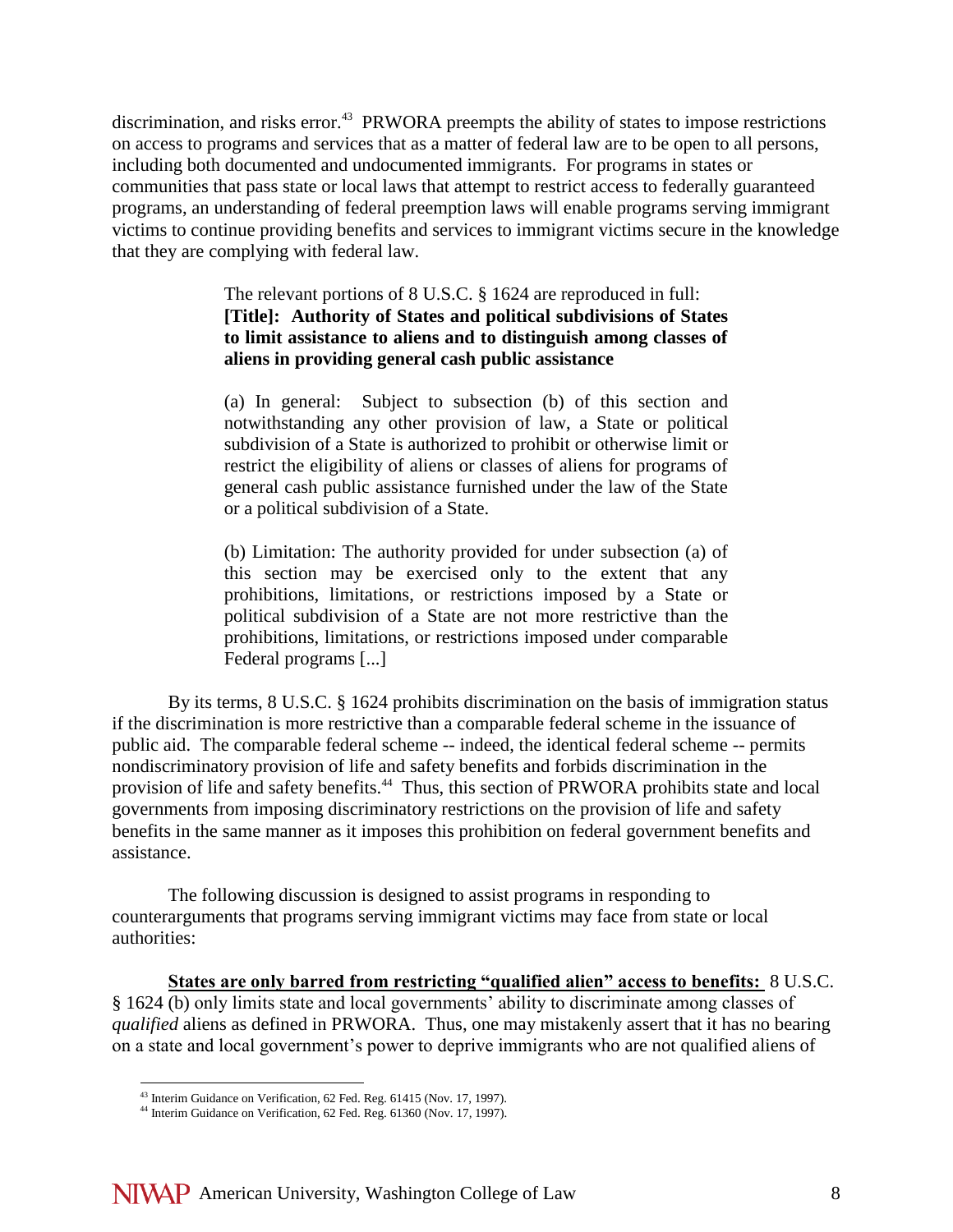benefits. However, both "alien" and "qualified alien" have well established meanings in immigration law.<sup>45</sup> Congress is presumed to act intentionally when it uses a word in one section of an Act but not another.<sup>46</sup> Here, Congress used the word "alien", as opposed to "qualified alien". Under established rules of statutory construction, by choosing the word "alien" Congress is presumed to have meant the definition of the term "alien" that applies throughout immigration law "The term 'alien' means any person not a citizen or national of the United States."<sup>47</sup>

By choosing the term "alien," Congress intended that 8 U.S.C. § 1624(b) place a restriction on the extent to which state and local governments were authorized to limit benefits access for persons who are not citizens or nationals of the United States. 8 U.S.C. § 1624(b) assures that no action by a states and local governments will have the legal effect of imposing immigrant access restrictions interfere with a non-citizen's ability to access benefits and programs legally available to them under federal law. Laws passed by state and local governments, whatever their terms, do not have the legal effect of denying non-citizens access federal public benefits and to access federally guaranteed programs -- emergency Medicaid, inkind emergency disaster relief, immunizations, treatment of communicable diseases, health care offered by federally qualified health centers and programs that are *necessary for the protection of life or safety*.

**States are only prohibited from discriminating among immigrants in cash benefits programs:** 8 U.S.C. § 1624(b) limits the powers granted in 8 U.S.C. § 1624 (a). However, 8 U.S.C. § 1624(a) only provides for a state's power to discriminate among immigrants "for programs of general *cash* public assistance" (emphasis added). One may wrongly interpret that the limitation in subsection 8 U.S.C. § 1624(b) also only applies to *cash* public assistance and that state and local governments may provide non-cash public benefits on a more restrictive basis than the federal government. Additionally, since life and safety benefits are also provided inkind states may incorrectly interpret 8 U.S.C. § 1624(b) to allow states to impose greater restrictions on life and safety benefits than the federal government does. However, this interpretation ignores the fact that under PRWORA does not give states and local governments any authority to restrict non-cash benefits and argues that there are no limits on the state and local government exercise of authority in limiting non-cash benefits.

8 U.S.C. § 1624's title is "Authority of States and political subdivisions of States to limit assistance to aliens and to distinguish among classes of aliens in providing general cash public assistance." 8 U.S.C. § 1624 is part of a subchapter which comprehensively outlines the eligibility of aliens and qualified aliens for state public benefits.<sup>48</sup> 8 U.S.C. § 1624 is the *only* part of the subchapter granting state and local government *any* authority to limit assistance.<sup>49</sup> The expression of one thing is the exclusion of others.<sup>50</sup> Nowhere else does Congress provide state and local governments with the authority to limit state and local government non-cash benefits.

<sup>45</sup> *See* 8 U.S.C. § 1641(b) (defining "qualified alien") *and* 8 U.S.C. § 1101(a)(3) ("The term 'alien' means any person not a citizen or national of the United States.").

<sup>46</sup> *See Rodriguez v. United States*, 480 U.S. 522, 525 (1987).

 $478$  U.S.C.  $\frac{8}{9}$  1101(a)(3).

<sup>48</sup> *See* 8 U.S.C. § 1621 *et seq*.

<sup>49</sup> *See* 8 U.S.C. § 1621 *et seq*.

<sup>50</sup> *Leatherman v. Tarrant County Narcotics Intelligence and Coordination Unit*, 507 U.S. 163, 168 (1993).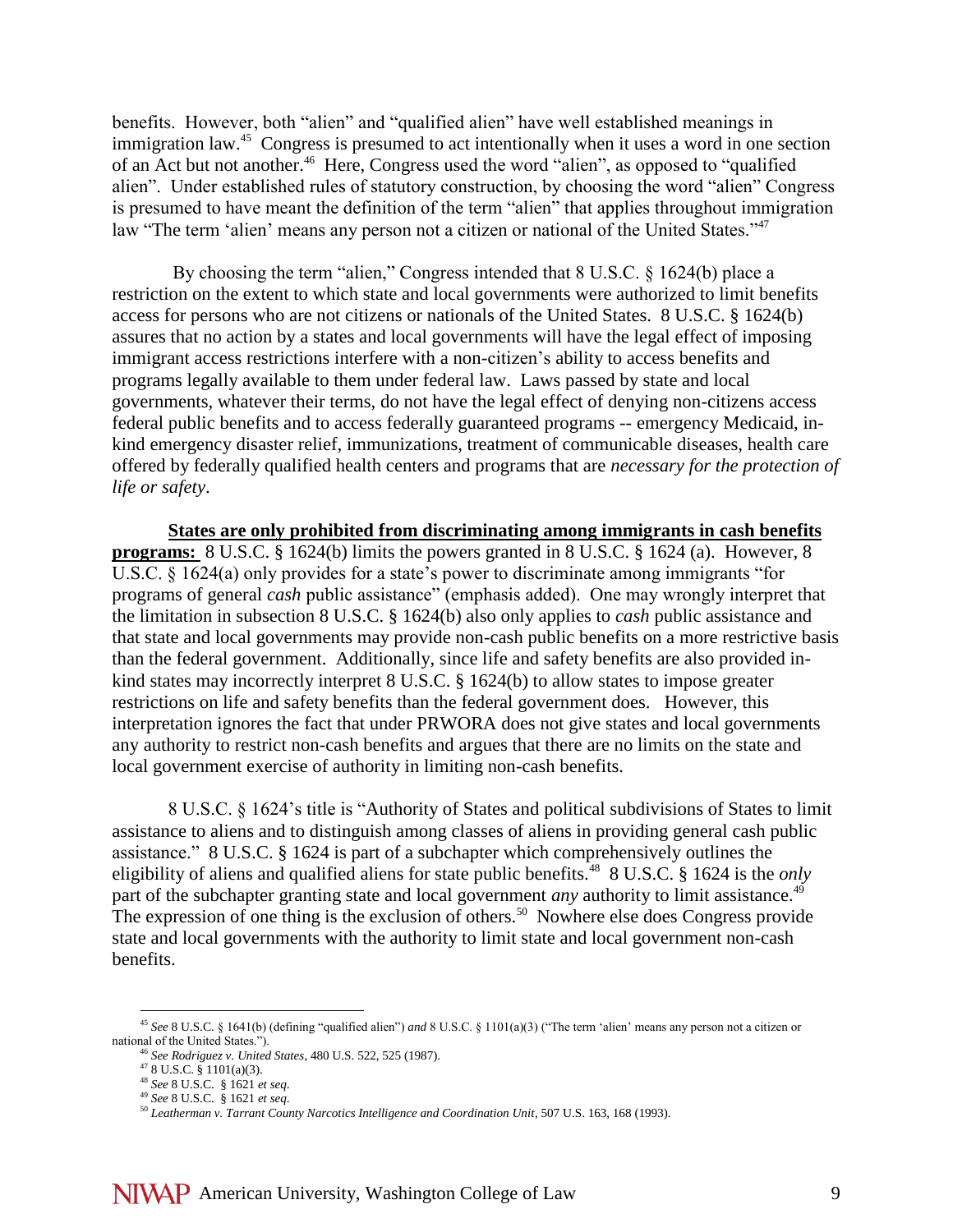After PRWORA was enacted, state and local governments were required to obtain affirmative federal authority to regulate in the field of public benefit provision to immigrants.<sup>51</sup> PRWORA provided states on option to limit cash assistance to non-citizens so long as qualified aliens were entitled under the state law to the same level of access to state cash assistance as qualified aliens are to federal cash assistance. Even as PRWORA limited the use of federal cash funds making federal cash benefits only open to qualified immigrants, the federal government scheme explicitly permits federal funds to be used for services and benefits necessary to protect life and safety.<sup>52</sup> Reading 8 U.S.C. § 1624 to permit state and local governments entirely to withhold life and safety benefits but not to provide a scheme of cash benefits more restrictive than the federal government's would be a perverse reversal of priorities.

There is no federal authority permitting any person, agency or government entity to restrict immigrants from accessing life and safety benefits. Further, state and local government law or executive action permitting state or local government officials, agencies and individuals in the state to restrict immigrant access to benefits and services necessary to protect life and safety violate PRWORA and therefore are invalid under the United States Constitution's Supremacy Clause. The Department of Justice has issued guidelines that provide a response to state and local authorities for agencies providing services and assistance to immigrant victims that are necessary to protect life and safety. The Department of Justice's guidelines advise:

> "Because the process of verifying an individual's status as a U.S. citizen, U.S. non-citizen national or qualified alien raises significant issues involving privacy and anti-discrimination protections, no verification of an applicant's status as a U.S. citizen, U.S. non-citizen national or qualified alien should be undertaken where benefits are not contingent on such status."<sup>53</sup>

Since as a matter of federal law the following programs are not "federal public benefits" or "state or local benefits" no person's access to these programs is *contingent on immigration status<sup>54</sup> –*

- Emergency Medicaid;
- In-kind emergency disaster relief;
- Immunizations, treatment of communicable diseases:
- Health care offered by federally qualified health centers; and
- Programs and services that are *necessary for the protection of life or safety*.

<sup>51</sup> *See League of United Latin American Citizens v. Wilson*, 997 F. Supp. 1244, 1255 ("LULAC") (C.D. Cal. 1997) ("Congress' intention to displace state power in the area of regulation of public benefits to immigrants is manifest in the careful designation of the limited instances in which states have the right to determine alien eligibility for state or local public benefit.") This is discussed at greater length in Section IV, below.

<sup>52</sup> *See* 8 U.S.C. § 1611. <sup>53</sup> Interim Guidance on Verification, 62 Fed. Reg. 61415 (Nov. 17, 1997).

<sup>54</sup> For examples of lawful restrictions based on immigration status for "state and local benefits" that **do not** include the programs listed above, *see* Gov. Janice Brewer, EXEC. ORDER NO. 2012-06, *available at* [http://azgovernor.gov/dms/upload/EO\\_081512\\_2012-06.pdf](http://azgovernor.gov/dms/upload/EO_081512_2012-06.pdf) (restricting undocumented immigrants with Deferred Action from accessing "state public benefits" and "taxpayer funded benefits."). *See also* GA. CODE ANN. § 50-36-1(e) (West 2012) (stating that "an agency or political subdivision providing or administering a public benefit shall require every applicant for such benefit to.... provide at least one secure and verifiable document.... and execute a signed and sworn affidavit verifying the applicant's lawful presence in the United States....")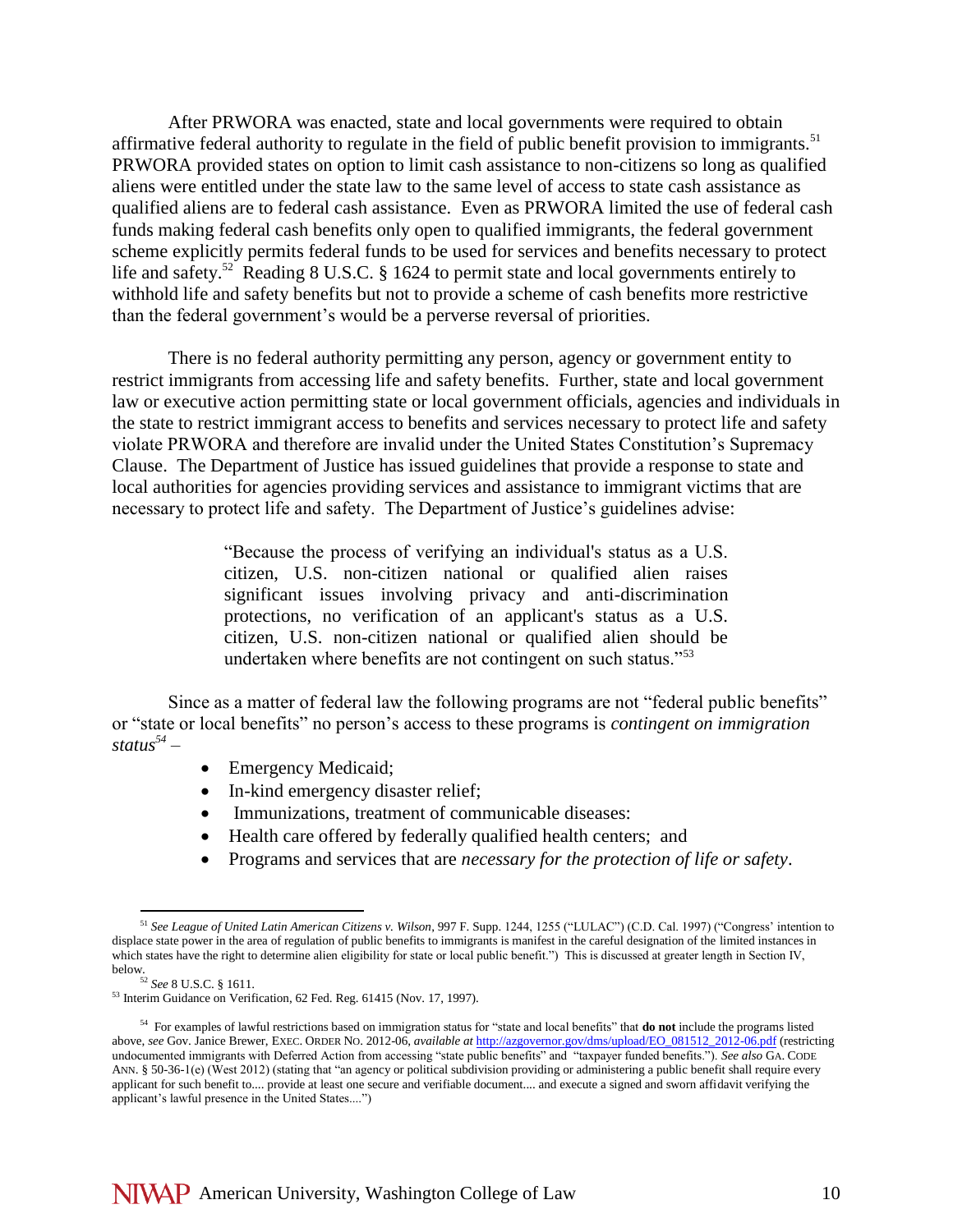#### **IV. Preemption**

In communities across the country, programs providing a range of services and assistance to immigrant victims of domestic violence, sexual assault, human trafficking, and other crimes are faced with the question of how to comply with conflicting state and federal laws governing what services can be provided to non-citizen victims. Federal law and the U.S. Constitution anticipated, and federal preemption law was designed to, resolve such conflicts. Courts recognize three types of cases in which Congressional legislation preempts state or local laws.<sup>55</sup>

- First, in express preemption, a state or local law is preempted because a Congressional Act expressly provides for preemption.<sup>56</sup>
- Second, in field preemption, a state or local law is preempted because Congress has occupied or been entrusted with an entire field.<sup>57</sup>
- Third, in conflict preemption, a state or local law is preempted because it "stands" as an obstacle to the accomplishment and execution of the full purposes and objectives of Congress."<sup>58</sup>

Congress has occupied the field of the provision of all federal, state and local public benefits to immigrants. Congress has left open a narrow exception that allows state or local governments to pass laws that restrict access to "cash" benefits based on immigration status. 8 U.S.C. § 1624(a) provided that states follow the conditions established in Title 8 § 1624(b) of the U.S. Code which prohibit states from limiting immigrant access to cash benefits more than is allowable under federal law. However, PRWORA preempts any state or local government restrictions placed on non-cash services, benefits or public assistance based on immigration status. This includes any laws that attempt to restrict the provision of benefits deemed necessary to protect health and safety by PRWORA and by the implementation guidance issued by the U.S. Attorney General. However, the federal prohibition on states imposing immigrant restrictions also includes any measure restricting non-cash aid, even if the aid is means tested or not necessary for the preservation of life and safety, or both. State or local measures are not expressly pre-empted. PRWORA contains no provisions forbidding companion state regulations, and includes two provisions that expressly permit states to pass law regulating immigrant access to benefits.

> 1. 8 U.S.C. § 1624 allows states to impose restrictions on "general cash public assistance furnished under the law of the State or a political subdivision of a State" so long as these restrictions are not more restrictive than the federal law's restrictions with the effect that qualified immigrants have the same access to state funded and federally funded cash benefits .

<sup>55</sup> *Arizona*, 132 S.Ct. at 2500 -01(stating that the Supremacy Clause of the United States Constitution gives Congress the power to preempt state law and that Congress may enact a statute with "an express preemption provision)(citing *Crosby v. National Foreign Trade Council*, 530 U.S. 363,372; *Chamber of Commerce of United States of America v. Whiting*, 131 S.Ct. 1968, 1974-75); *Georgia Latino Alliance for Human Rights, et al. v. Governor of Georgia*, 691 F.3d 1250, 1262-63 (11th Cir. 2012)(citing *Fla. State Conference of the NAACP v. Browning, 522 F.3d 1153, 1167 (recognizing the doctrines of express, field, and conflict preemption).*

<sup>56</sup> *English v. General Elec. Co.*, 496 U.S. 72, 78 (1990).

<sup>57</sup> *Rice v. Santa Fe Elevator Corp.*, 331 U.S. 218, 230 (1947).

<sup>58</sup> *Hines v. Davidowitz*, 312 U.S. 52, 67 (1941).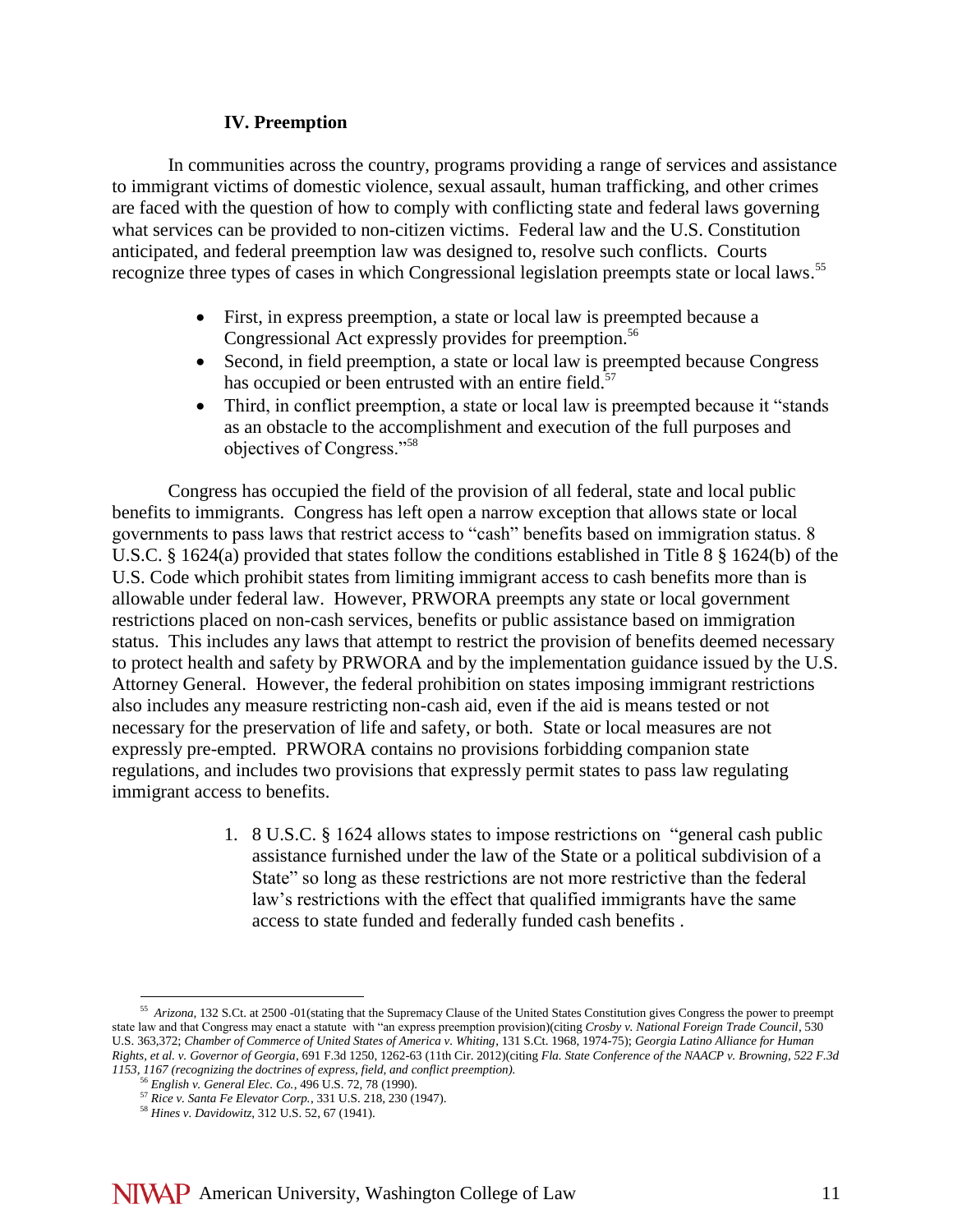2. 8 U.S.C. § 1621 allows states to offer state funded benefits to immigrants who are not qualified immigrants and to qualified immigrants who are subject to a five year bar on access to federal means-tested public benefits.

Although PRWORA did not expressly preempt all state action, it set forth a federally determined scheme under which all other state or local legislative measures other than those expressly listed above are preempted under both "field" and "conflict" preemption laws.

#### **A. In the Personal Responsibility and Work Opportunity Act of 1996**, **Congress occupied the field of legislation and regulations on non-cash aid to immigrants.**

Field preemption occurs when Congress' regulation of a field is so pervasive that it is "to make reasonable the inference that Congress left no room for the States to supplement it."<sup>59</sup> In *Lozano v. City of Hazleton* the Court found that field preemption also occurs where an Act of Congress "touch[es] a field in which the federal interest is so dominant that the federal system will be assumed to preclude enforcement of state laws on the same subject."  $60$  Immigration is such a field.<sup>61</sup> However, the U.S. Supreme Court, in *DeCanas v. Bica*, also cautioned that not "every state enactment which in any way deals with aliens is a regulation of immigration and thus *per se* preempted by this constitutional power."<sup>62</sup> Rather, the Court further defined immigration as "essentially a determination of who should or should not be admitted into the country, and the conditions under which a legal entrant may remain". $^{63}$  Case law also establishes a presumption against field preemption in fields that traditionally belong to the states' police powers,<sup>64</sup> "unless that was the clear and manifest purpose of Congress".<sup>65</sup>

In *U.S. v. State of Arizona* the United States Court of Appeals for the Ninth Circuit discussed the role of "conflict preemption" and "impossibility preemption" providing further useful direction:

"'[E]ven if Congress has not occupied the field, state law is naturally preempted to the extent of any conflict with a federal statute.' …Conflict preemption has two forms: impossibility and obstacle preemption… Impossibility preemption exists 'where it is impossible for a private party to comply both state and federal law.' … Obstacle preemption exists 'where 'under the circumstances of [a] particular case, [the challenged state law] stands as an obstacle to the accomplishment and execution of the full purposes and objectives of Congress.'…To determine whether obstacle preemption exists, the Supreme Court has instructed us that we employ our 'judgment, to be informed by examining the federal statute as a whole and identifying its purposes and intended

<sup>62</sup> *DeCanas v. Bica*, 424 U.S. 351, 354 (1976).

<sup>59</sup> *Gade v. Nat'l Solid Wastes Mgmt. Ass'n*, 505 U.S. 88, 98 (1992) (internal citations omitted); Lozano recently reversed in part a district court that had held that a regulation of employment was a regulation of immigration under this standard. *Lozano v. City of Hazleton*, 620 F.3d 170, 206 (3d Cir. 2010).

<sup>60</sup> *Lozano v. City of Hazleton*, 620 F.3d 170, 204 (3d Cir. 2010) *quoting Rice v. Santa Fe Elevator Corp.,* 331 U.S. 218, 230 (1947) (alterations in original).<br><sup>61</sup> *Id.*; *U.S. v. State of Arizona*,

<sup>61</sup> *Id.; U.S. v. State of Arizona,* \_\_\_\_ F.3d\_4805, 4818 (9th Cir. 2011).

<sup>63</sup> *Id.* at 355.

<sup>64</sup> *Lozano*, 620 F.3d at 204, *citing Medtronic, Inc. v. Lohr,* 518 U.S. 470, 485 (1996).

<sup>65</sup> *U.S. v. State of Arizona,* \_\_\_\_ F.3d\_4805, 4812 (9th Cir. 2011); *Wyeth v. Levine*, 129 S. Ct. 1187, 1194-95 (2009); *Arizona*, 132 S.Ct. at 2501 (citing *Rice*, 331 U.S. at 230).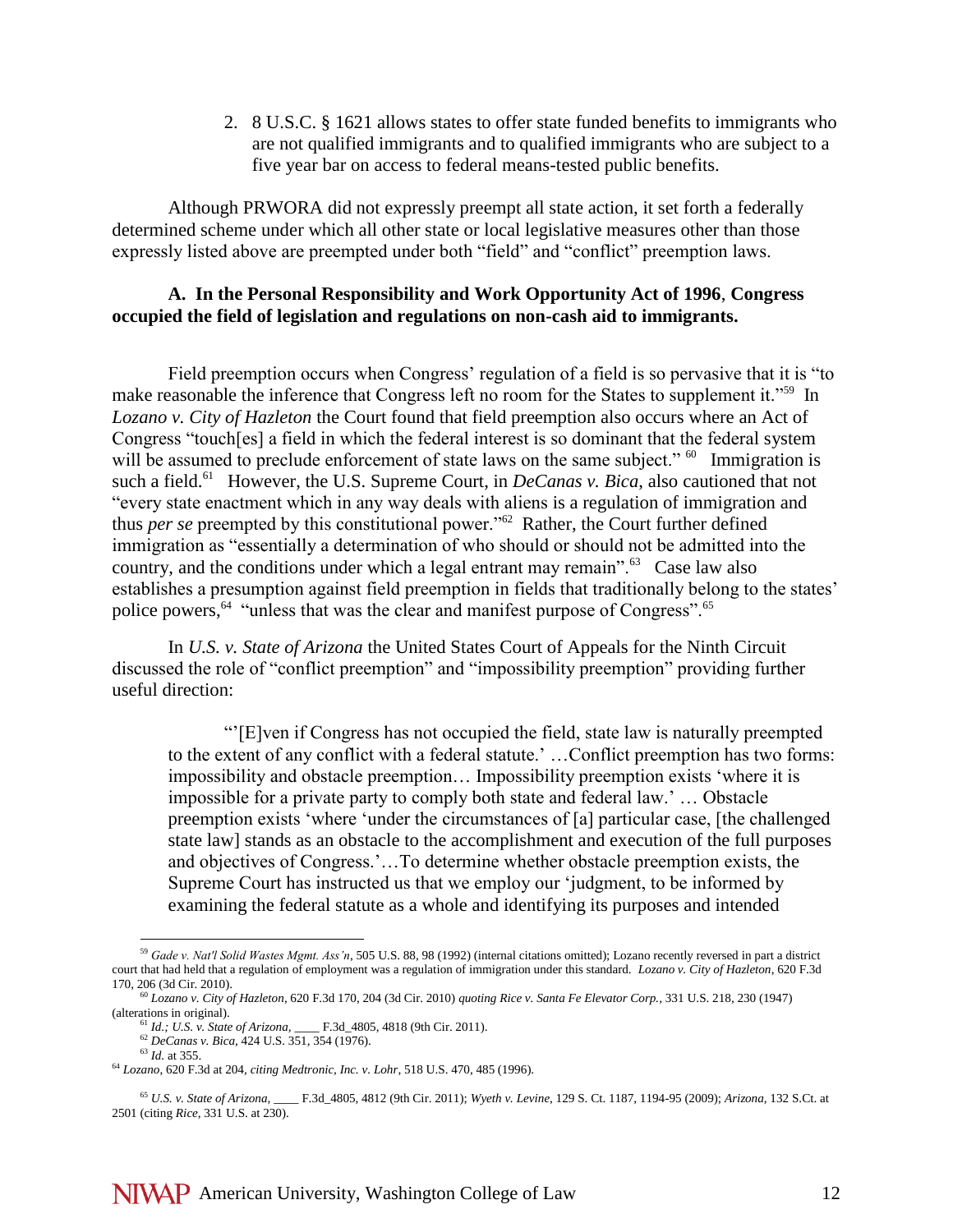effects.' …[T] here can be no constitutional application of a statute that, on its face, conflicts with Congressional intent and therefore is preempted by the Supremacy Clause."<sup>66</sup> (Internal citations omitted).

Although immigration law is an area of law over which federal authority has been firmly established, states have been permitted, in some limited instances, to regulate issues involving immigrants. The cases relevant to understanding whether, and to what extent, states can regulate immigrant access to benefits and services that are to be open to immigrants in the state involve an analysis of the complete scheme of regulation Congress established in PRWORA.<sup>67</sup> Two cases have analyzed whether PRWORA's scheme regulating federal, state and local benefits and regulating federal, state, local and privately funded services offered to immigrants preempts state law. In *LULAC*, the Federal District Court for the Central District of California flatly held that PRWORA pre-empted the regulation of benefits to immigrants, permitting only those regulations specifically authorized by PRWORA.<sup>68</sup> The measure, which the LULAC COURT invalidated, sought to prohibit "public entities" from providing social services to immigrants whom the entity has determined are in the United States in violation of federal immigration law.<sup>69</sup>

In *Equal Access to Education v. Merten*, the Eastern District of Virginia held that Congress had not completely occupied the field of immigrant admission to state universities.<sup>70</sup> The case is distinguishable on its facts, however, and the court illustrates why: "the scheme PRWORA creates pertains to benefits not at issue here.<sup>"71</sup> Under *Merten* and Department of Homeland Security Policies, state universities may accept applications from, admit, and enroll students, including undocumented immigrant students.<sup>72</sup> Merten, recognized that Congress had ousted the states from the field of determining immigrant eligibility for benefits, "including even state benefits."<sup>73</sup> Thus, any state law or ordinance that attempts to restrict immigrant access to benefits or services that is not explicitly authorized by PRWORA is impermissible.

PRWORA authorized states to regulate only with regard to two issues. PRWORA, in 8 U.S.C. § 1624, gave states and local governments the ability to limit and to provide state funded cash public assistance to some but not all classes of immigrants, so long as state laws do not discriminate among immigrants in ways that are more restrictive than PRWORA's federal public benefits scheme. PRWORA in 8 U.S.C. § 1621 also explicitly authorizes states to benefit to immigrant who do not have access to the federal public benefits safety net. Outside of these two explicitly authorized areas, states cannot regulate. If states pass laws designed to restrict immigrant access to state or locally funded benefits or to limit immigrant access to services that

<sup>66</sup> *U.S. v. State of Arizona,* \_\_\_\_ F.3d\_4805, 4813-4814 (9th Cir. 2011);

<sup>&</sup>lt;sup>67</sup> The court in *U.S. v. State of Arizona*, outlines the approach courts should take in analyzing whether and to what extent PRWORA preempts state and local laws that attempt to restrict immigrant access to federal, state and local benefits and to services that immigrants can access . *U.S. v. State of Arizona*, \_\_\_\_ F.3d\_4805, 4831 (9th Cir. 2011). Under the conflict preemption approach laid out by this 9th Circuit case, state and local laws that cut immigrants off from benefits and services PRWORA provides to immigrants, are preempted by federal law to the same extent that the Immigration and Nationality Act preempt state laws aimed at enforcing immigration laws.

<sup>68</sup> *LULAC*, 997 F. Supp. at 1255.

<sup>69</sup> *League of United Latin Am. Citizens v. Wilson*, 908 F. Supp. 755, 792 (C.D. Cal. 1995) *quoting* California Proposition 187 (1994).

 $70$  305 F. Supp. 2d 585, 605 (E.D. Va. 2004).

 $71$  305 F. Supp. 2d 585, 605 (E.D. Va. 2004).

<sup>72</sup> U.S. Immigration and Customs Enforcement, *Aliens Who May Be Unlawfully Present In The United States And Their Access To Public Post-Secondary Educational Institutions*, July 6, 2010. http://iwp.legalmomentum.org/reference/additional-materials/public-benefits/educationfinancial-aid/DHS\_SEVP%20Info%20Undocumented%20Student%2007%2002%2010.pdf/view

<sup>73</sup> 305 F. Supp. 2d 585, 605 (E.D. Va. 2004).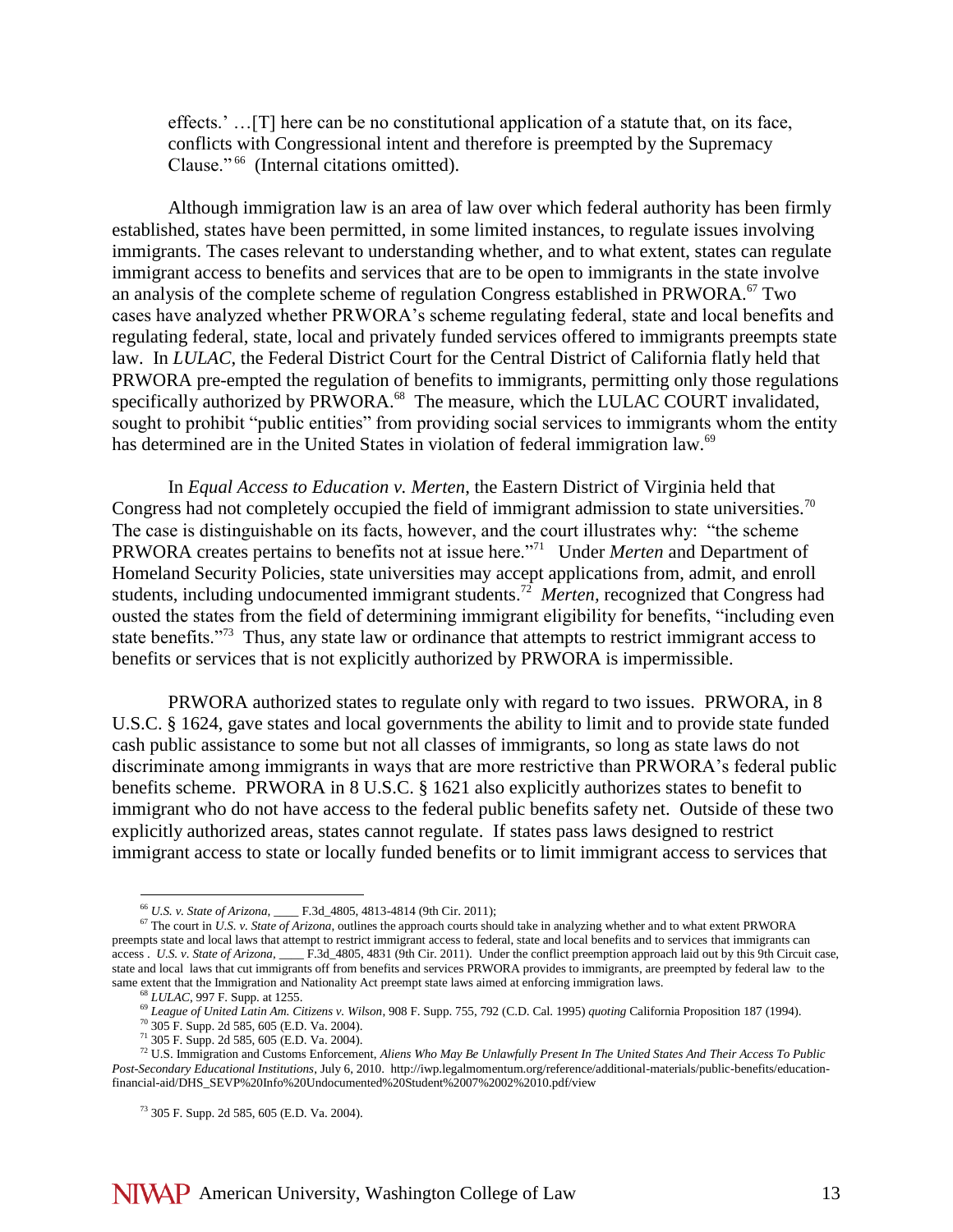are not specifically authorized under PRWORA and/or the U.S. Attorney General, such laws are invalid. All state actions aimed at limiting access to programs and services necessary to protect life and safety are clearly also impermissible.

Some recent cases not decided under PRWORA are also instructive. It is important not to read them out of context, as they address whether statutes different from PRWORA occupy a given field. Such inquiries are apt to turn on particular statutory provisions and language; and provisions and language entirely different from PRWORA may well occupy a field -- or fail to – without having any particular impact on for whether PRWORA occupies the field of federal, state and local benefits and assistance immigrants are eligible to receive.

In *Villas at Parkside Partners v. City of Farmers Branch*, a city sought to require housing providers and employers to verify immigration status of their tenants or employees.<sup>74</sup> The Court held that this was an impermissible *immigration* regulation because it appropriated one Congressional classification of aliens for use in a local regulatory scheme in which Congress did not contemplate this classification would be used.<sup>75</sup> Faced with a similar ordinance, the Federal District Court for the Southern District of California held that plaintiffs were likely to show that the immigration measure was field pre-empted, and therefore issued a Temporary Restraining Order against its enforcement.<sup>76</sup> Finally, although the U.S. Court of Appeals for the Third Circuit in *Lozano* held that the provisions at issue (very similar to those at issue in Villas at Parkside Partners) were preempted, it held that Congress had not occupied the field those provisions also occupied.<sup>77</sup> In *DeCanas v. Bica*, petitioners challenged a California law forbidding the employment of unlawful immigrants.<sup>78</sup> The Court held that this was not an immigration measure because it only affected unlawful immigrants (and thus was not a determination of the conditions under which a legal entrant may remain), and used the federal government's definition of unlawful presence (and thus was not a determination of who should be admitted into the country). $^{79}$ 

The only court that has specifically addressed the issue of whether PRWORA occupies the field of public benefits, including life and safety benefits for immigrants held that the federal law established by PRWORA did fully occupy the field.<sup>80</sup> Addressing the question of whether PRWORA occupies the field of educational benefits (post-secondary educational grants and loans) to immigrants, the court in *Merten* stated that it did.<sup>81</sup> However, the *Merten* court additionally held that PRWORA did not occupy the field of admission to university. $82$  No other court addressed the issue. All federal cases agree that PRWORA occupies the field of provision

<sup>74</sup> 701 F. Supp. 2d 835, 855 (N.D. Tex. 2010).

 $^{75}$  701 F. Supp. 2d 835, 855 (N.D. Tex. 2010).

<sup>&</sup>lt;sup>76</sup> Garrett v. City of Escondido, 465 F. Supp. 2d 1043, 1056 (S.D. Cal. 2006). Some other recent opinions have addressed state measures that required employers to verify the immigration status of their employees. *E.g. Chicanos Por La Causa, Inc. v. Napolitano,* 558 F.3d 856 (9th Cir. 2009), *cert. granted,* --- U.S. ----, 130 S. Ct. 3498 (2010) (No. 09-115) (holding that measure requiring employers to verify immigration status is not pre-empted); *See Gray v. City of Valley Park,* No. 4:07CV00881, 2008 WL 294294 (E.D.Mo. Jan. 31, 2008), *aff'd on other grounds,* 567 F.3d 976 (8th Cir. 2009) (same). *But see Chamber of Commerce v. Edmondson,* 594 F.3d 742 (10th Cir. 2010). To resolve this conflict, the Supreme Court has granted certiorari. *See Chicanos Por La Causa, Inc., v. Napolitano*, --- U.S. ---, 130 S. Ct. 3498 (2010). The decision may provide more substantive law of pre-emption in the immigration context.

*Lozano*, 620 F.3d at 204.

<sup>78</sup> *DeCanas v. Bica*, 424 U.S. 351, 354 (1976); *Lozano*, 620 F.3d at 204, *citing Medtronic, Inc. v. Lohr,* 518 U.S. 470, 485 (1996).

<sup>79</sup> *DeCanas v. Bica*, 424 U.S. 351, 352-53 (1976).

<sup>80</sup> *LULAC*, 997 F. Supp. at 1255.

<sup>81</sup> *Merten*, 305 F. Supp. 2d at 605.

<sup>82</sup>*Merten*, 305 F. Supp. 2d at 605.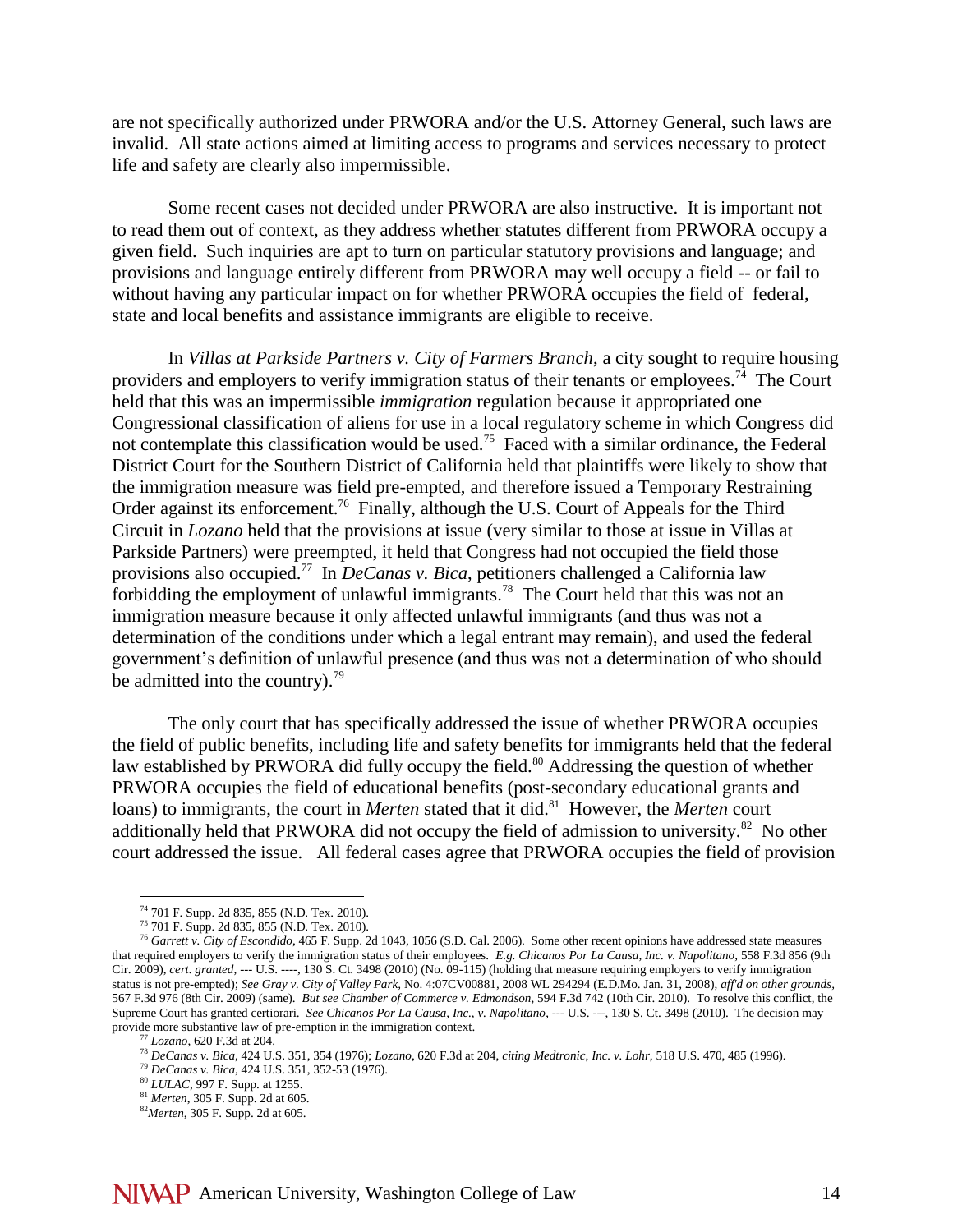of public benefits to immigrants, and thus the subset of provision of life and safety benefits to immigrants.

#### **B. State and local government laws and ordinances regulating non-cash aid by immigration status creates an impermissible conflict with federal law**

Several states and local jurisdictions across the country have passed or are attempting to pass laws designed to cut off access to non-cash benefits programs and other services available in the state based upon the applicant's immigration status. State law is preempted if it "stands as an obstacle to the accomplishment and execution of the full purposes and objectives of Congress."<sup>83</sup> Immigration law as a whole evinces careful balancing of several competing policy objectives.<sup>84</sup> Given this careful balance, courts are especially likely to find, in this area, that state or local law, which prioritizes one federal policy objective (immigration enforcement) over another important federal policy objective (offering protection to crime victims and prosecuting criminals) is conflict preempted.<sup>85</sup>

PRWORA carefully balances the need to deter undocumented immigration with the government responsibility for promoting health and safety, with concerns about basic fairness towards undocumented immigrants. As PRWORA balances these important issues, it also weighs the administrative burdens for federal, state and local, governmental and private entities involved in providing benefits and services to immigrants and immigrant crime victims.<sup>86</sup> Since individualized verification is complex and time-consuming, DOJ advises providers not to verify if an alien is a "qualified alien" until after the agency has:

- 1) Determined that the program or service being provided is a "federal public benefit" or "state or local benefits"  $87 \text{ under } PRWORA$ 's definitions;  $88 \text{ and }$
- 2) Determined that the non-citizen is otherwise be eligible to receive aid.<sup>89</sup>

Only after it is determined that the program from which a victim is seeking services is a "federal public benefit" or "state or local benefit" and the applicant qualifies to receive benefits from the program, should a benefits provider verify the applicant's U.S. Citizen or qualified immigrant status. Since the process of verifying eligibility raise "significant issues involving privacy and anti-discrimination protections, no verification of an applicant's status as a U.S. citizen, U.S. non-citizen national, or qualified alien should be undertaken where benefits are not contingent on such status."<sup>90</sup>

980, 995 (D. Ariz. 2010); *U.S. v. State of Arizona,* \_\_\_\_ F.3d\_4805, 4813-14 (9th Cir. 2011).

 $\overline{a}$ <sup>83</sup> *Hines* 312 U.S. at 67.

<sup>84</sup> *E.g. Lozano*, 2010 WL 3504538 at \*32-33 (discussing IRCA); *see also* Brief of Plaintiff United States of America, *United States v. Arizona*, D. Ariz. CV 10-1413-PHX-SRB. ¶¶ 14-17.

<sup>85</sup> *E.g. Lozano*, 2010 WL 3504538 at \*32-33; *accord United States v. Arizona*, 703 F. Supp. 2d.

<sup>86</sup> H.R. REP. NO. 104-725, at 261 (1996).

<sup>87</sup> PRWORA gave states discretion to expand state public benefits eligibility for non-qualified immigrants and also gave states discretion to limit state public benefits eligibility for many qualified immigrants, persons residing legally in the United States on immigrant visas, and certain immigration parolees. PRWORA § 412(a), 8 U.S.C. § 1622(a).

 $8<sup>8</sup>$  Interim Guidance on Verification, 62 Fed. Reg. 61415 (Nov. 17, 1997).  $rac{89}{89}$  *Id.* 

<sup>&</sup>lt;sup>90</sup> 62 Fed. Reg. 61347 (Nov. 17, 1997). When verification is conducted the Interim Guidance on Verification encourages programs administering benefits to rely primarily on review of government issued documents that provide evidence of eligibility and if the document